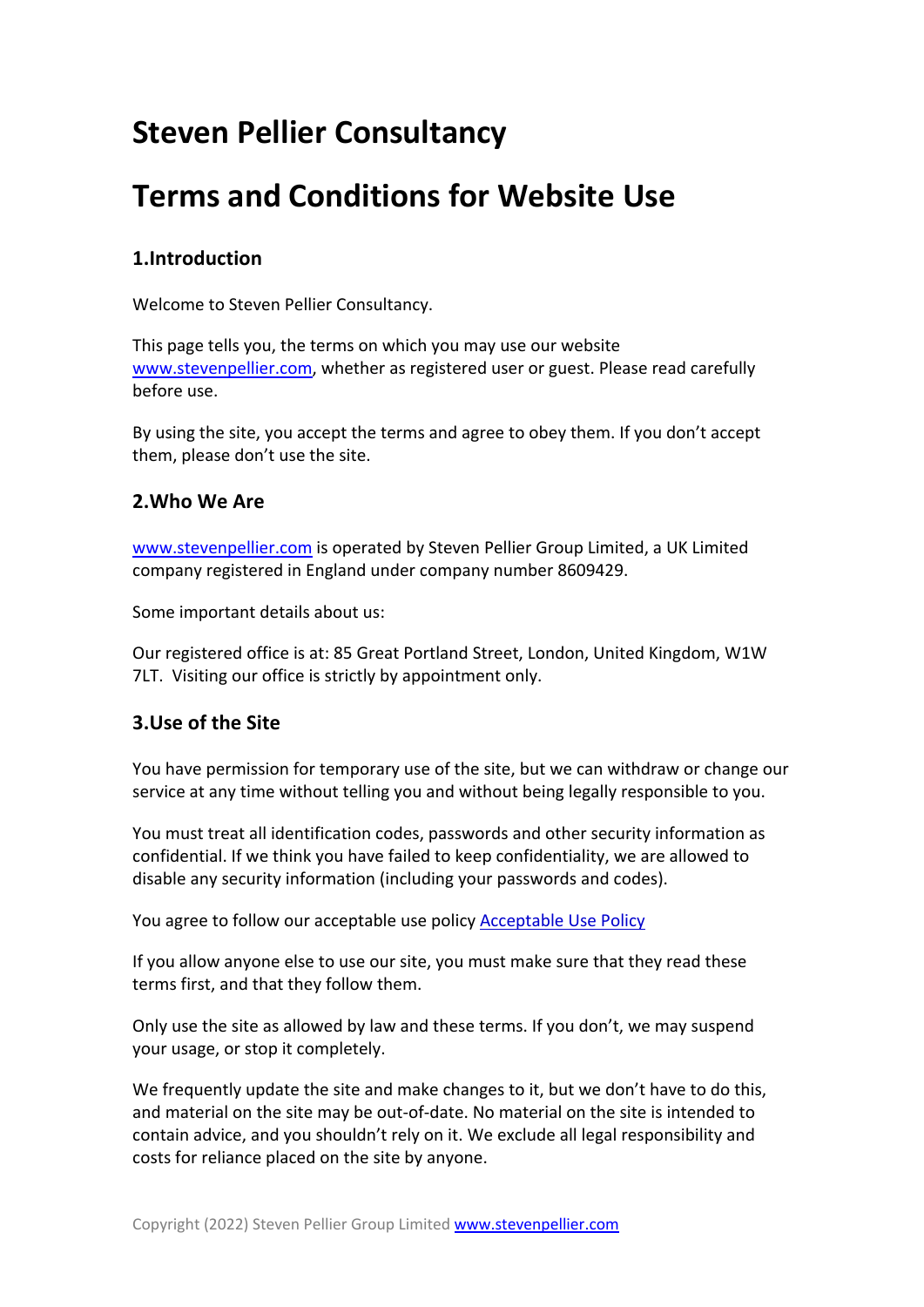We follow our privacy policy in handling information about you. You can read our policy at Privacy Policy

By using the site, you agree to us handling this information and confirm that data you provide is accurate.

If you order goods or services from us through the site, your order will take place under our Terms and Conditions of Supply, which you can read at Terms and Conditions of Supply

## **4.Intellectual Property Rights**

We are the owner or licensee of all intellectual property rights in the site (for example the copyright and any rights in the designs) and in any of the material posted on it. They are protected by copyright.

You are allowed to print one copy and download extracts of any page on the site for your personal reference, but not for commercial use without a licence from us. You must not alter anything, or use any illustrations, video, audio or photographs separately from the text that goes with them.

If you breach these terms, you lose your right to use our site, and must destroy or return any copies you have made.

### **5.Our Legal Responsibility to You**

We do not guarantee the accuracy of material on our site. As far as legally possible, we exclude legal responsibility for the following:

Any loss to you arising from use of our site

Loss of income, profit, business, data, contracts, goodwill or savings.

We also exclude, as far as legally possible, all terms and warranties or promises implied by law or by statutes.

We don't exclude legal responsibility for death or personal injury owing to our negligence, or legal responsibility for fraud or fraudulent misrepresentation, or for anything else where exclusion is not allowed by the law.

### **6.Uploading to our Site**

If you contact other users of our site or upload material to it, you must follow our acceptable use policy, which sets out standards for usage. You can read this policy at Acceptable Use Policy. You agree to reimburse us for any costs or expenses we incur as a result of any breach of this term.

Material that you upload will be regarded as non-confidential and not owned. This means that we can copy it, distribute it, and show it to other people for any purpose.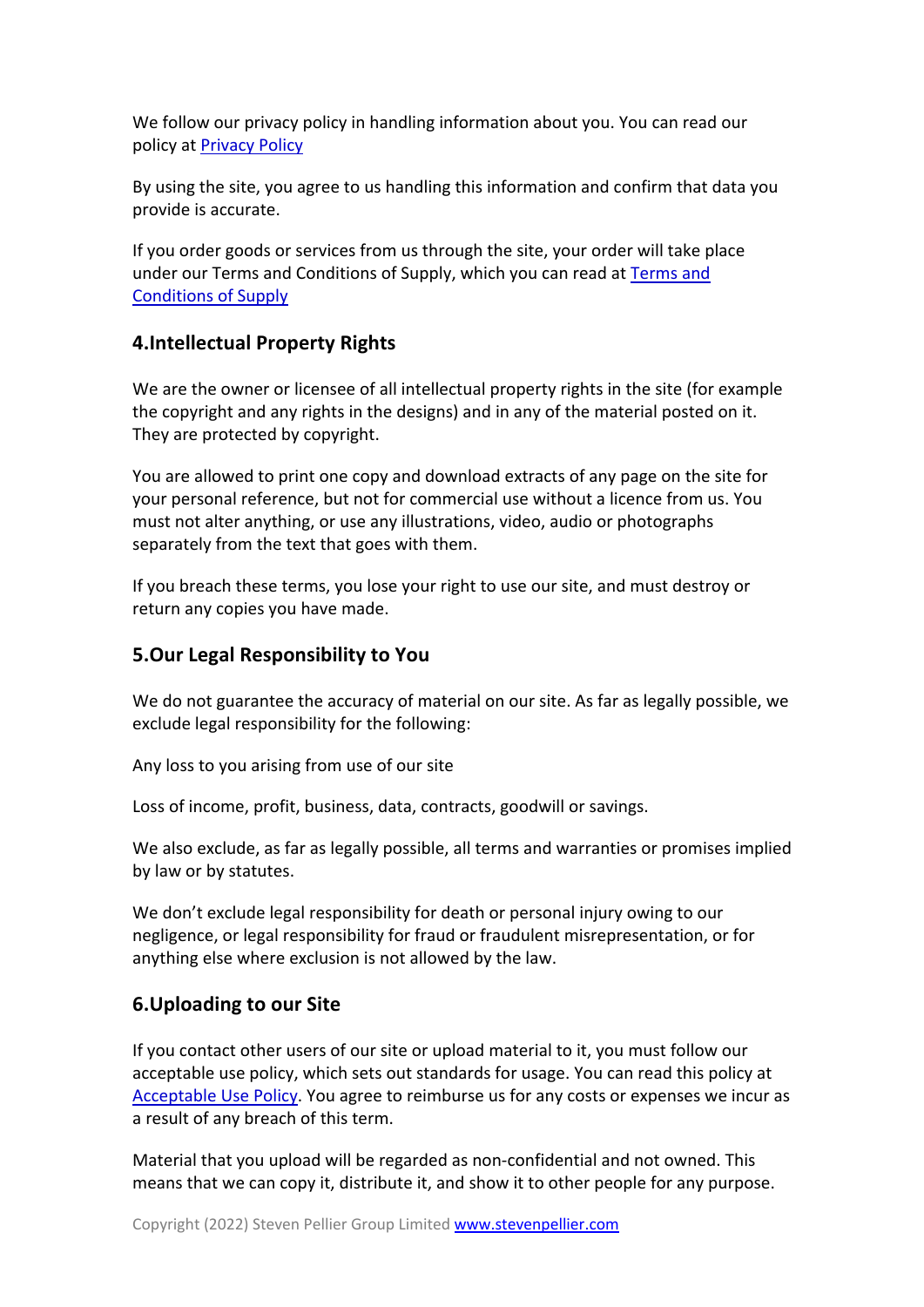You agree that if anyone else claims to own the material, or says that it breaches their rights, we can give them your identity.

We won't be legally responsible to anybody for the accuracy of material that you upload to the site, and we can remove it at any time if we think it doesn't follow our acceptable use policy.

# **7.Computer Offences**

If you do anything which is a criminal offence under a law called the Computer Misuse Act 1990, your right to use the site will end straightaway. We will report you to the relevant authorities and give them your identity.

Examples of computer misuse include introducing viruses, worms, Trojans and other technologically harmful or damaging material.

You mustn't try to get access to our site or server or any connected database or make any "attack" on the site. We won't be legally responsible to you for any damage from viruses or other harmful material that you pick up via our site.

## **8.Links to Our Site**

You are allowed to make a legal link to our website's homepage from your website if the content on your site meets the standards of our acceptable use policy Acceptable Use Policy. We can end this permission at any time.

You mustn't suggest any endorsement by us or association with us unless we agree in writing.

### **9.Links from Our Site**

Links from our Site Platform to other websites are for information only. We do not control them and do not accept responsibility for other websites, or any materials found upon them or any loss you suffer from using them.

### **10.Variation**

We change these terms from time to time and you must check them for changes because they are binding on you.

### **11.Trademark**

Steven Pellier Group and Steven Pellier Consultancy is our UK Registered trademark.